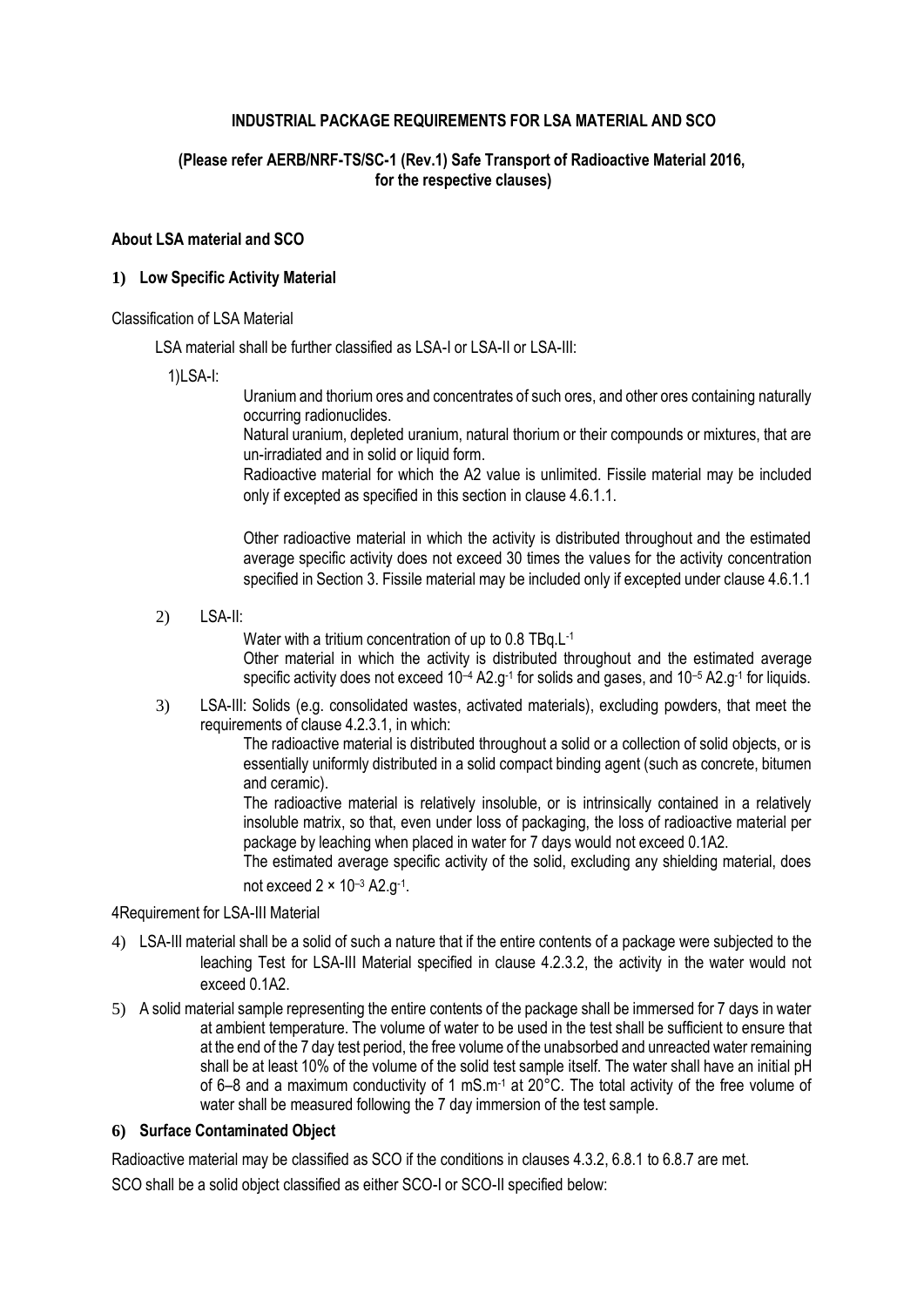# **TABLE-IV CLASSIFICATION OF SURFACE CONTAMINATED OBJECTS**

| <b>SCO</b> | Contamination Level Bq.cm <sup>-2</sup> Averaged over 300 cm <sup>2</sup> |                 |                                                 |                         |                                                   |                     |
|------------|---------------------------------------------------------------------------|-----------------|-------------------------------------------------|-------------------------|---------------------------------------------------|---------------------|
| Group      | or (the area of the surface if less than 300 cm <sup>2</sup> )            |                 |                                                 |                         |                                                   |                     |
|            | <b>The Non-fixed</b><br><b>Contamination on the</b>                       |                 | <b>The Fixed</b><br><b>Contamination on the</b> |                         | <b>The Non-fixed</b><br><b>Contamination plus</b> |                     |
|            |                                                                           |                 |                                                 |                         |                                                   |                     |
|            | <b>Accessible Surface</b>                                                 |                 | <b>Accessible Surface</b>                       |                         | the Fixed                                         |                     |
|            |                                                                           |                 |                                                 | <b>Contamination on</b> |                                                   |                     |
|            |                                                                           |                 |                                                 |                         | the Inaccessible                                  |                     |
|            |                                                                           |                 |                                                 |                         | <b>Surface</b>                                    |                     |
|            |                                                                           |                 |                                                 |                         |                                                   |                     |
|            | for Beta                                                                  | for all         | for Beta                                        | for all                 | for Beta                                          | for all             |
|            | and                                                                       | other           | and                                             | other                   | and                                               | other               |
|            | Gamma                                                                     | Alpha           | Gamma                                           | Alpha                   | Gamma                                             | <b>Alpha</b>        |
|            | <b>Emitters</b>                                                           | <b>Emitters</b> | <b>Emitters</b>                                 | <b>Emitters</b>         | <b>Emitters</b>                                   | <b>Emitters</b>     |
|            | and Low                                                                   |                 | and Low                                         |                         | and Low                                           |                     |
|            |                                                                           |                 |                                                 |                         |                                                   |                     |
|            | <b>Toxicity</b>                                                           |                 | <b>Toxicity</b>                                 |                         | <b>Toxicity</b>                                   |                     |
|            | Alpha                                                                     |                 | Alpha                                           |                         | Alpha                                             |                     |
|            | <b>Emitters</b>                                                           |                 | <b>Emitters</b>                                 |                         | <b>Emitters</b>                                   |                     |
|            |                                                                           |                 |                                                 |                         |                                                   |                     |
| SCO-I      | 4                                                                         | 0.4             | $4 \times 10^{4}$                               | $4 \times 10^{3}$       | $4 \times 10^{4}$                                 | $4 \times 10^{3}$   |
| SCO-II     | 400                                                                       | 40              | 8 x 10 <sup>5</sup>                             | 8 x 10 <sup>4</sup>     | 8 x 10 <sup>5</sup>                               | 8 x 10 <sup>4</sup> |

## **Requirements for Packaging**

## **Requirements for Type IP-1**

A Type IP-1 package shall be designed to meet the above-specified general requirements for all packages in addition to the requirement that the smallest overall external dimension of the package shall not be less than 10 cm and the additional requirements for packages transported by air (clause 5.4), if carried by air.

## **7) Requirements for Type IP-2**

A package to be qualified as Type IP-2 shall be designed to meet the requirements for Type IP-1 and, in addition, if it were subjected to the free drop test (clause 5.8.4.3) and the stacking test (clause 5.8.4.4), it would prevent:

- a) Loss or dispersal of the radioactive contents
- b) More than a 20% increase in the maximum radiation level at any external surface of the package.

## **8) Requirements for Type IP-3**

A package to be qualified as Type IP-3 shall be designed to meet the requirements for Type IP-1 and, in addition, the requirements for Type A packages except those for containing liquid and gaseous radioactive material

## **9) Alternative Requirements for Type IP-2 and Type IP-3**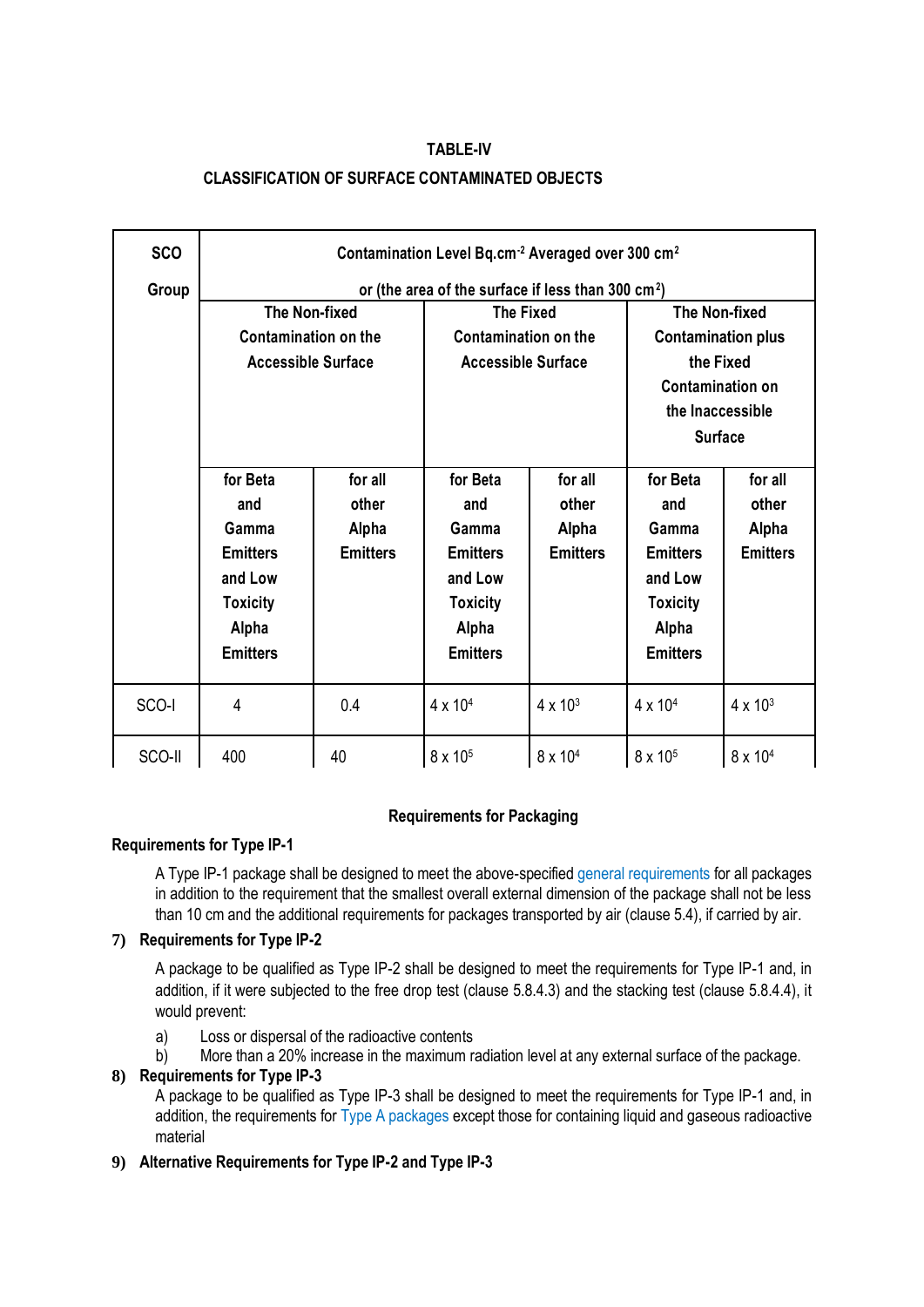- 1) Packages may be used as Type IP-2, provided that:
	- a) They satisfy the requirements for Type IP-1
	- b) They are designed to satisfy the requirements prescribed for UN Packing Group I or II in Chapter 6.1 of the United Nations Recommendations on the Transport of Dangerous Goods, Model Regulations [2].
	- c) When subjected to the tests required for UN Packing Group I or II, they would prevent.
		- i. Loss or dispersal of the radioactive contents.
		- ii. More than a 20% increase in the maximum radiation level at any external surface of the package.
- 2) Portable Tanks may also be used as Type IP-2 or Type IP-3, provided that:
	- a) They satisfy the requirements for Type IP-1
	- b) They are designed to satisfy the requirements prescribed in Chapter 6.7 of the United Nations Recommendations on the Transport of Dangerous Goods, Model Regulations [2], or other requirements, at least equivalent, and are capable of withstanding a test pressure of 265 kPa.
	- c) They are designed so that any additional shielding that is provided shall be capable of withstanding the static and dynamic stresses resulting from handling and routine conditions of transport and of preventing more than a 20% increase in the maximum radiation level at any external surface of the portable tanks.
- 3) Tanks, other than portable tanks, may also be used as Type IP-2 or Type IP-3 for transporting LSA-I and LSA-II liquids and gases as prescribed in TableVI, provided that:
	- a) They satisfy the requirements for Type IP-1
	- b) They are designed to satisfy the requirements prescribed in regional or national regulations for the transport of dangerous goods and are capable of withstanding a test pressure of 265 kPa.
	- c) They are designed so that any additional shielding that is provided shall be capable of withstanding the static and dynamic stresses resulting from handling and routine conditions of transport and of preventing more than a 20% increase in the maximum radiation level at any external surface of the tanks.

| <b>Radioactive Contents</b> | <b>Industrial Package Type</b> |                                |  |
|-----------------------------|--------------------------------|--------------------------------|--|
|                             | <b>Exclusive Use</b>           | <b>Not Under Exclusive Use</b> |  |
| LSA-I                       |                                |                                |  |
| Solida                      | Type IP-1                      | Type IP-1                      |  |
| Liquid                      | Type IP-1                      | Type IP-2                      |  |
| LSA-II                      |                                |                                |  |
| Solid                       | Type IP-2                      | Type IP-2                      |  |
| Liquid and gas              | Type IP-2                      | Type IP-3                      |  |
| LSA-III                     | Type IP-2                      | Type IP-3                      |  |
| SCO-la                      | Type IP-1                      | Type IP-1                      |  |
| SCO-II                      | Type IP-2                      | Type IP-2                      |  |

#### **TABLE-VI**

#### **INDUSTRIAL PACKAGE REQUIREMENTS FOR LSA MATERIAL AND SCO**

<sup>10)</sup> Under the conditions specified in clauses 6.7.5 and 6.8.5 of AERB Safety Code LSA-I material and SCO-I may be transported unpackaged.